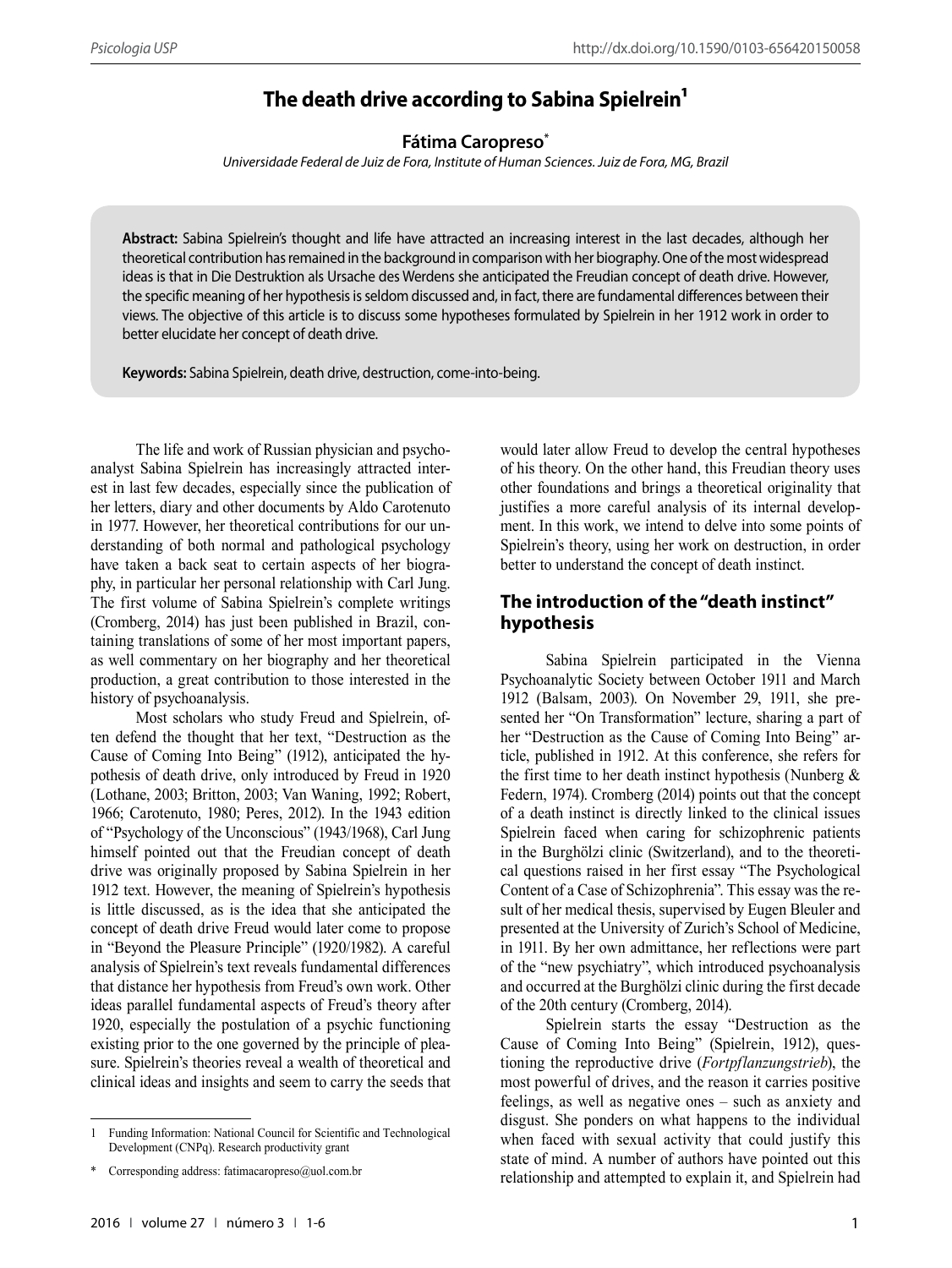her own hypothesis to answer it: these negative feelings correspond to "the destructive components of the sexu al instinct" (Spielrein, 1912/2014, p. 232). Afterwards, Spielrein speaks of a "death instinct within the sexual instinct" (Spielrein, 1912, p.259)<sup>2</sup>.

She comes to this conclusion after a brief reflec tion on some biological facts. In reproduction, unit cells are destroyed in the process of giving birth to new life. Some lower beings die after reproduction. With multicellular be ings, the difference is merely quantitative: a part of the or ganism (germ cells), representing the organism as a whole, is destroyed. In this case, the male component merges with the female component, suffers reorganization and takes on a new form that is mediated by the unknown intruder. Thus, Spielrein affirms:

> destruction and reconstruction, which under usual circumstances always accompany each other, oc cur rapidly. The organism discharges its sexual product as if it were one of its excretions. It would be highly unlikely if the individual did not at least surmise, through corresponding feelings, these in ternal destructive-reconstructive events. The joyful feeling of coming into being that is present within the reproductive drive is accompanied by a feeling of resistance, of anxiety or disgust. This does not result from spatial proximity to the excreta or from the negativity of a renunciation of sexual activity; the feeling directly corresponds to the destruc tive component of the sexual instinct. (Spielrein, 1912/2014, p. 232)<sup>3</sup>.

After presenting the existence of destructive components in the sexual instincts, Spielrein explored some psychological phenomena, which could support and clarify this hypothesis. The last part of the essay is devoted to linking her theory with the mythology and the literature. Bellow, we explore only some of the psychological hypotheses presented in the 1912 article. They are the basis for understanding the concept of death instinct.

## **The relationship between death instinct and sexual instinct in the psyche**

Other psychological facts, besides the negative feel ings that often accompany sexual activity, illustrate the necessary relationship between sexuality and destructive ness, defends Spielrein. Among them, we have the great incidence of neuroses in times of war, the sadism and mas ochism phenomena and cases of intense parental fixation.

The author notes that times of war are strongly associated with the irruption of neuroses and even sug gests that this is in direct consequence to a disruption of people's sexual lives. Destructive representations walk alongside war and evoke other representations associ ated with the destructive component of the reproductive drive. For a normal person, these representations could disturb a life felt as ephemeral and senseless, but neurot ics would see them as pernicious, symbols capable of representing their destructive fantasies. Neurotics see representations of war as destructive fantasies. Thus, Spielrein maintains that: "In neurosis, the destructive component prevails and is expressed in all symptoms of resistance to life and natural destiny". (Spielrein, 1912/2014, p. 259-260)

Spielrein argues that, due to the destructive compo nent inherent in sexual impulses, man can possess intensely sadistic desires, which may lead him to want the destruc tion of the object of his love. Sadism would be the result of this destructive component intensifying, and if directed to a person's Self (his Ego), could lead to self-criticism, selfdestruction, characterizing masochism. Thus, the phenom ena of sadism and masochism would clearly illustrate the relationship between sexuality and destructiveness.

The case of intense parental fixation also appears as the manifestation of the relationship between death instinct and sexual instinct. Spielrein argues we love in the other the parental resemblance and that chance will determine whether or not a pre-intended sexual experience will be ac tivated. If representations were activated but not fulfilled, they would remain in the psyche as an intense yearning to return to the origins, more specifically, a state of fusion with the parents. According to the author, a strong parental attachment would prevent the transformation to the exter nal world and the unsatisfied libido could reconnect with the parental figure, resulting in incestuous fantasies in the external world or in more sublimated symptomatic fan tasies. In other words, nature worship or religious symp toms. At the same time, the destructive impulse contained in the procreative drive would intensify, producing more concrete or more sublimated death fantasies. On the other hand, death manifestation connected with incestuous de sire would not be expressed (I am dying because I must not sin). In this case, dying would achieve the desired re gression to the paternal. Regarding the less differentiated incestuous love, Spielrein defends that "the desire for more evident destruction corresponds to a more intense desire to become". (Spielrein, 1912/2014, p. 259)

<sup>2</sup> The idea of a necessary relationship between sexuality and destruction was already mentioned in excerpts of Sabina's diary (Spielrien, 2003). In the prologue, Jeanne Moll says that there is reason to believe that the diary was written between 1906 and 1907, though it is impossible to determine this unquestionably. In a letter Spielrein wrote Freud in 1909, there is mention of her theory regarding the relationship between sexua- lity and destruction (Carotenuto, 1980).

Spielrein (1912) uses German terms like "Instinkt", "Trieb" and "Drang" throughout her work. She uses "Instinkt" to compose the names "Todesinstinkt" (death instinct) and "Sexualinstinkt" (sexual instinct). The term "Drang" is used in "Destruktionsdrang" (destruction drive) and the term "Trieb" is used in "Selbsterhaltungstrieb" (self-preservation drive), "Arterhaltungstrieb" (drive for the preservation of the species) and "Fortpflanzungstrieb" (drive to procreate). The author also uses, a handful of times, "Fortpflanzungsinstinkt" (procreation instinct) and "Selbsterhal- tungsinsinkt" (self-preservation instinct).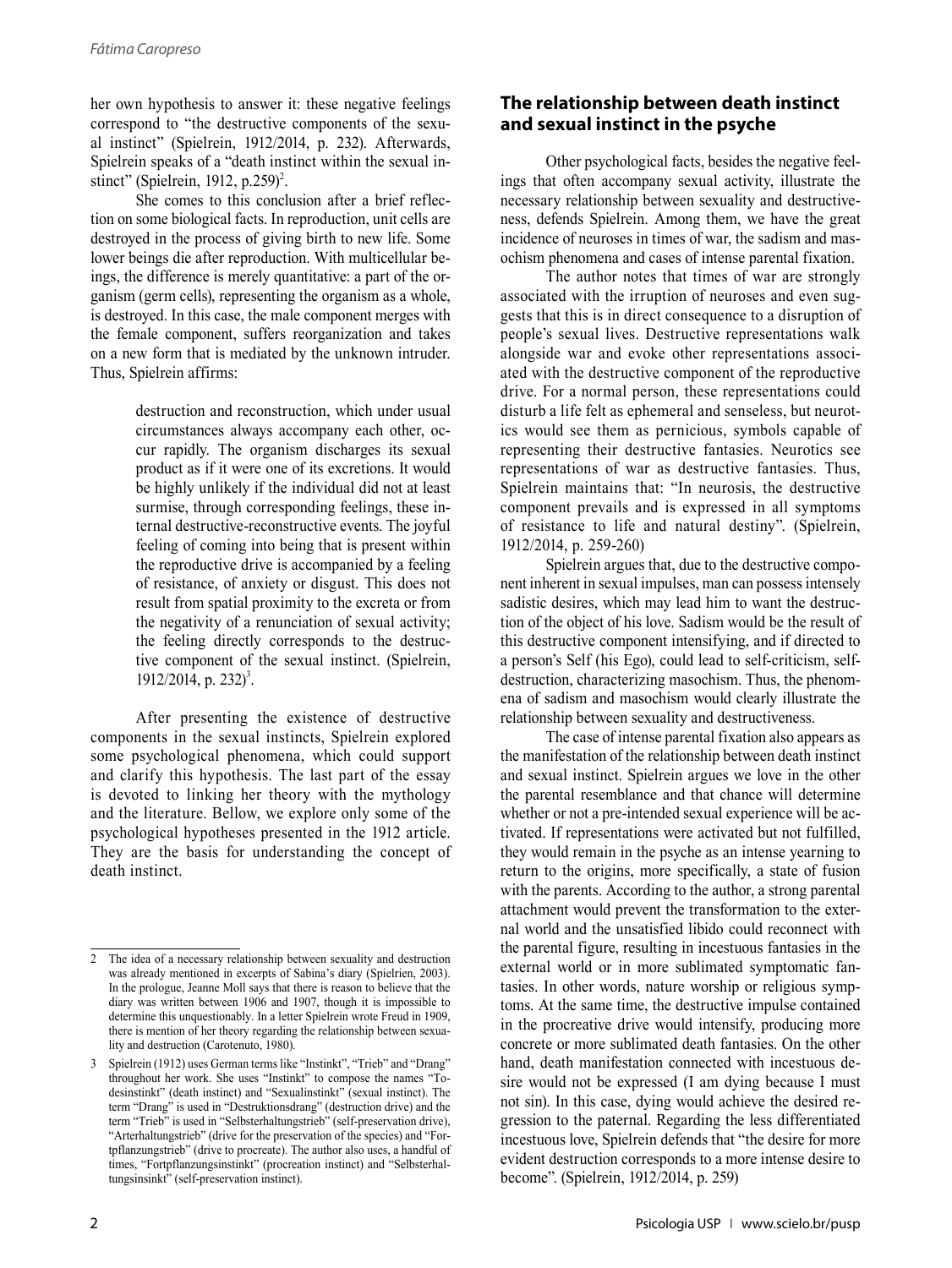These hypotheses aid the author in maintaining the existence of a regressive sexual instinct, which basically means a tendency to return to a state of fusion with the parents. Unresolved sexual impulses would intensify this trend, thus strengthening the destructive component of sex ual impulses, and giving rise to the phenomenon described above. This desire to return to a state of fusion with the parents would in turn mean a desire for self-destruction.

Sexual instinct would thus have two antagonistic impulses: a destructive and a reproductive impulse. The imbalance between them would result in one standing out and the other fading into the background, which would ex plain the neglect of the death instinct in sexual instinct. In the phenomena described above, the destructive com ponent would be intensified. However, there is no coming into being without destruction. The author explains this: "Under normal circumstances, representations of becom ing coming into being should prevail a little, after all com ing into being is the result of destruction, it is determined by destruction. Nonetheless, it is much easier to think of the end results than to always seek what caused them". (Spielrein, 1912/2014, p. 259)

Spielrein's death instinct would not seek the annihi lation of the individual as a whole or life as we know it, but rather the destruction of the Self, which we can clearly see occurring in cases of early onset dementia. Sexual instinct, or the "drive to preserve the species" (*Arterhaltungstriebe*), would express itself psychologically in a tendency towards dissolution and assimilation of the psyche (*Ichpsyche*).

### **The opposition between the tendency towards dissolution and the tendency towards differentiation**

For Spielrein, what makes an individual is that he is a "dividual", in other words, a being that is divided. She cites Ernst Mach, who believes that the Self is merely a momentary grouping of elemental sensations eternally alive; it is something continuously changing and not whol ly essential. The author groups Mach with Carl Jung, who defends the psyche as a combination of many individual parts; groupings fighting each other for precedence. The perfect consolidation of this view, for Spielrein, turned out to be one of her patients, who had early onset dementia. His Ego experienced this struggle so strongly, activated powers fighting for supremacy, that the patient considered his own unconscious desires as being hostile living beings.

According to Spielrein, an event would acquire emotional tonality only insofar as it could stimulate emo tional tonalities of previously experienced events, hidden within the unconscious. For this reason, what we experience is not exactly the present. Our conscious experiences are allegories of unknown primitive experiences that seek connections in the present. Unconscious thoughts and rep resentations walk side by side with each conscious repre sentation or thought and that would transform the products of conscious thought into a specific language. This last

step of transformation is known as "assimilation" or "dis solution". This way, consciousness differentiates from the unconscious and is assimilated, determining the emotional tonality of an experience. The unconscious dissolves rep resentations, making them undifferentiated. An example that illustrates this process is a patient diagnosed with early onset dementia, who used to say "The earth has been pierced", rather than saying "I was fertilized". Earth repre sented the great mother or the unconscious representation of all people. In this great mother (the unconscious), the patient would transform herself into her undifferentiated (mother).

Spielrein distinguishes between the ego-psyche (the Self) and a deeper psyche, known as the "speciespsyche" (*Artpsyche*) 4 . The unconscious would not only be an individual's past experiences, but also the experiences of countless generations. This means that the unconscious assimilation of events, which occurred many generations before, would fit into a chain of present thoughts, that is, an experience of the Self would eventually turn into an experi ence of the species. The more we approach our conscious thoughts, the more differentiated our representations would be. On the other hand, the more we dive into the unconscious, the more universal and typical they would be. According to the author: "our deep psyche is a stranger to the *Self*, knowing only its sum, the *Us*". (Spielrein, 1912, p. 472). The present Self would be an object, subordinated to other similar objects. The species-psyche considers the Self (or the ego-psyche) a subordinate object, observing it as an individual part of the personality, which could be seen as an object.

Early onset dementia means that the Self is no longer functional, and that the representations of the Self are transformed into representations of the species (*Artvorstellungen*) or objective representations. This dis ease could be explained as a battle between these two op posing tendencies of the psyche. According to Spielrein: "The species-psyche wants to reduce the representation of the Self into a typically impersonal representation, the ego-psyche defends itself from this dissolution". (Spielrein, 1912/2014, p. 240).

Therefore, we have two opposing tendencies  $-$  a "tendency towards dissolution and assimilation" and a "tendency towards differentiation"– present in the psyche, which would be psychic expressions of drive for the preser vation of the species (*Arterhaltungstrieb*) and the self-pres ervation drive (*Selbsterhaltungstrieb*), respectively. Thus, the opposition–also defended by Freud at the time–be tween these two drives continues. The sexual instinct and the death instinct of the psyche work together to preserve the species, and give rise to the tendency towards dissolu tion and assimilation, as opposed to the tendency towards differentiation, which would be the expression of the selfpreservation drive. While the former seeks to transform the

<sup>4</sup> Van Waning (1992) and Skea (2006) suggest that Spielrein's "species- -psyche" theory (*Artpsyche*) precedes Jung's concept of "collective un- conscious".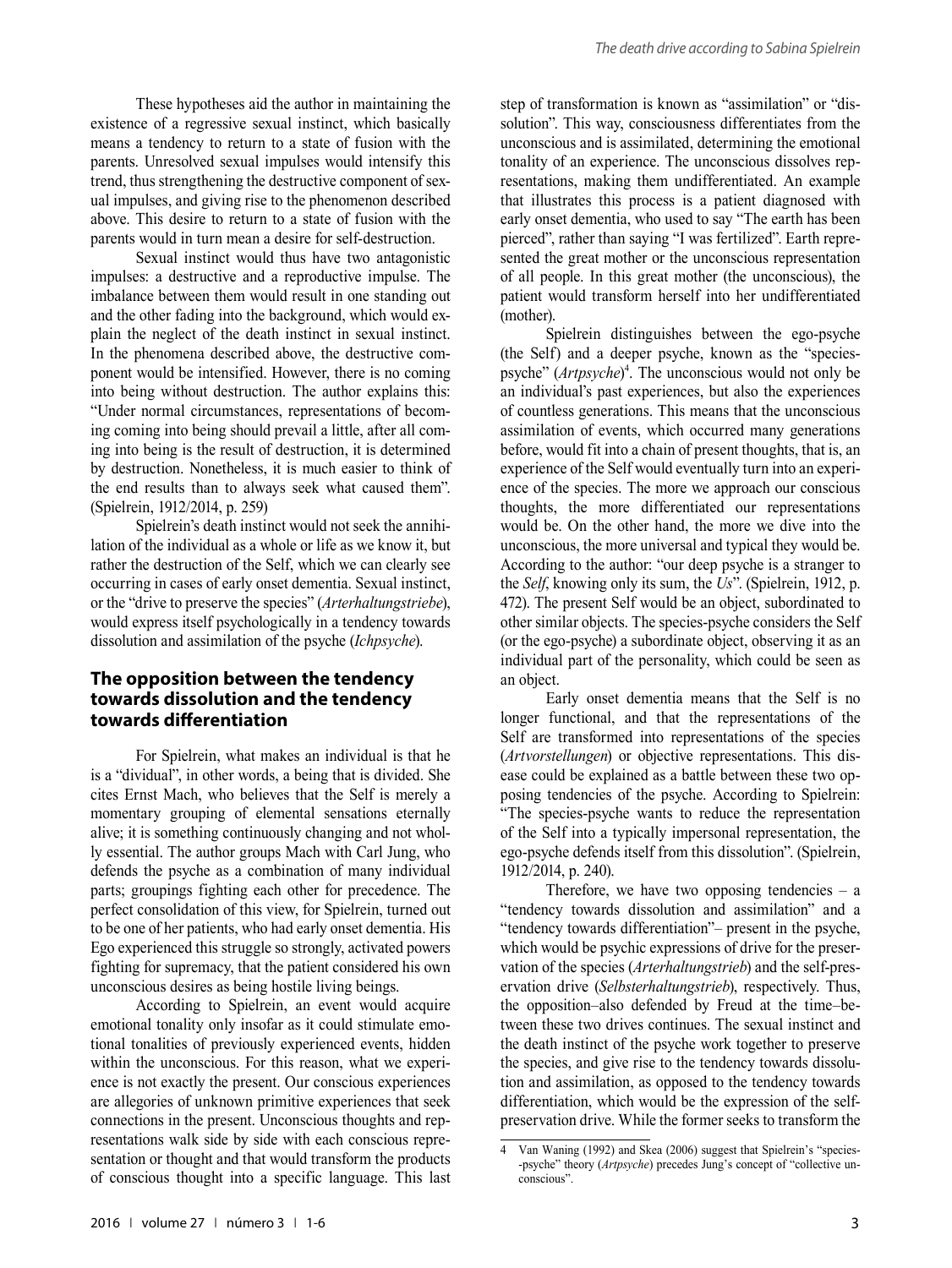experiences of the self into experiences of the species, the latter aims for inertia, keeping the Self unchanged. In the author's words:

> The self-preservation drive in us corresponds to the tendency towards differentiation and to our ability to preserve an externally crystallized particle of the Self or the whole personality of the Self. The pres ervation drive of the species is a drive to procreate, and it also expressed psychically in the dissolution or the tendency towards assimilation (transform ing self into us), with a new differentiation of the *original matter*. "Where love reigns, the ego, the ominous despot, dies". (Spielrein, 1912/2014, p. 260-261)

Since there is no coming into being without de struction, the preservation of the species would lead to dis solution and assimilation, without which we would have no creation of new beings. The self-preservation drive would not create anything new, seeking always to maintain the inertia of the Self. Thus, Spielrein argues that:

> The self-preservation drive is a simple drive, which only consists of a positive side; the drive for the preservation of the species, which must dissolve the old to create the new, has both a positive and a negative component. The drive for the preservation of the species is, in its essence, ambivalent; thus, inciting the positive component means also stimu lating the negative component, and so on and so forth. The self-preservation drive is a "static" drive, protecting the already existing individual against foreign influences. The drive for the preservation of the species is a "dynamic" drive, which strives for transformation, the "resurrection" of the individu al in a new form. No transformation can proceed without the destruction of the old state. (Spielrein, 1912/2014, p. 261)

The dissolution and assimilation process can be experiences pleasantly or unpleasantly. In early onset de mentia, the transformation of the ego-psyche into the spe cies-psyche initially causes severe anguish and depression. These feelings would arise while the patient continued to hold on to a relationship with the Self. As the disease pro gresses, indifference would follow. On the other hand, in the artistic experience, the transformation of the Self into the collective is a pleasant experience. Spielrein argues that, by creating the typical, the artist enjoys his sublimated product. The dissolution of the Self in the beloved, which occurs in the involvement with the opposite sex, is also ex perienced with joy. However, the author also believes in feeling real pleasure in the unpleasant or the painful, which leads to the hypothesis that not all psychic functioning is ruled by the pleasure principle, which is something Freud defended at the time.

## **The species-psyche and the pleasure principle**

Spielrein argues that Freud was right to suppose that the *causa movens* of our conscious and unconscious Self is the pursuit of pleasure and the suppression of the unpleasant, though it is necessary to question whether all psychic life resides in the Self. We do not possess powerful impulses move our psychic contents without consideration for the misery of the Self, Spielrein wonders, and her an swer is as follows:

> I have to strongly defend that the ego-psyche, in cluding the unconscious, is guided by motions that are deeper and not part of our emotional reactions to the demands shaped by them. Pleasure is simply the affirmative reaction of the Self to these original demands of the core and we can achieve pleasure directly from the unpleasant and pleasure from pain, which, taken in itself, is heavily loaded with displeasure, for pain harms the individual, against which our self-preservation instinct opposes. Therefore, at our core, there is something that, how ever paradoxical it may seem *a priori*, seeks this self-harm, since the Self reacts to it with pleasure. The desire for self-harm, the elation at the pain is, however, completely incomprehensible if we only consider the life of the Self, which only seeks plea sure". (Spielrein, 1912/2014, p. 237)

Spielrein argues that the species-psyche does not obey the pleasure principle, as Freud proposed. This prin ciple would only relate to the functioning of the conscious and the unconscious Self. The species-psyche could derive joy from pain, which might in turn hinder the struggle for self-preservation, as well as a desire for self-harm. Perfectly compatible with the hypothesis of dissolution and assimila tion. The desire for self-harm and the rejoicing of pain, ac cording to Spielrein, would support the hypothesis that not all psychic processes are based on the pleasure principle; in other words, there is a deeper psychic functioning, going "beyond" this original principle. According to the author:

> The ego-psyche can only desire feelings of plea sure, but the species-psyche reveals to us our de sires . . . so we learn that the desires of the species that live within us are not at all the same as the de sires of the Self, that the species-psyche wants to as similate the recent ego-psyche, while the Self, yes, each particle of the Self possesses the ambition of self-preservation in the present form (capacity for perseveration). (Spielrein, 1912/2014, p. 241-242)

From this deep psyche–not based on the pleasure principle–would arise the impulse to destroy, or the death instinct, which would be an impulse to annihilate the Self and not an impulse to destroy the organism.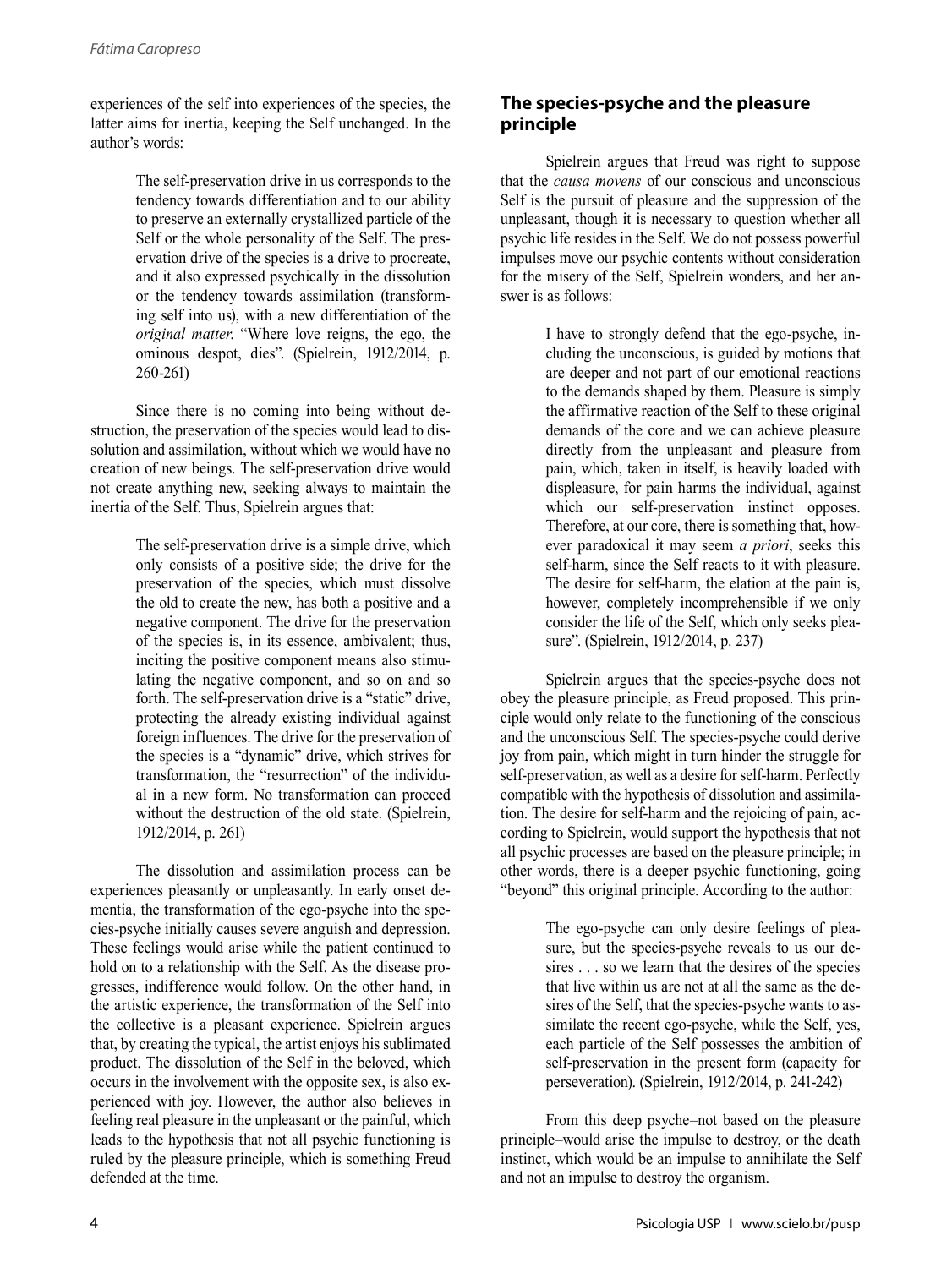### **Final considerations**

Spielrein proposes the differentiation between the species-psyche and the ego-psyche, two antagonistic ten dencies. The former contains a tendency towards dissolu tion and assimilation–the psychological expression of the species' preservation drive –, which seek to dissolve the contents of the Self into the species. The latter manifests a tendency towards differentiation–the psychological ex pression of the self-preservation drive –, which wants to keep the inertia of the Self. While the tendency towards dissolution and assimilation are based on positive and negative components, the tendency towards differentia tion is based only on positive components. Since there is no creation without destruction, the first of these tenden cies is the one that depends on the creation of something;

it is essential to the preservation of the species and has as a pre-requisite the destruction of the Self. The speciespsyche, unlike the ego-psyche, would not flee from dis pleasure or pursue pleasure.

Thus, the author maintains the opposition between the ego drives and sexual drives and places the death in stinct within these two. This latter instinct would not seek the annihilation of life, would not aim to completely elimi nate stimulation, as Freud proposed in 1920, but would in fact attempt to destroy the Self; the transformation of *Self* into *Us*. The hypothesis of the inseparability between de struction and creation means that, for Spielrein, there is no purely negative drive, which is part of the Freudian theory. In future works, we will analyze more thoroughly the ap proximations and divergences between concepts defended by Freud and by Spielrein.

#### **O instinto de morte segundo Sabina Spielrein**

**Resumo:** O pensamento e a vida de Sabina Spielrein têm despertado um interesse crescente nas últimas décadas, embora sua contribuição teórica tenha ficado em segundo plano em relação a sua biografia. Uma das ideias mais difundidas é a de que ela teria antecipado o conceito freudiano de pulsão de morte, em seu texto *Die Destruktion als Ursache des Werdens*. No entanto, pouco se discute sobre o sentido da sua hipótese e uma análise atenta revela que há diferenças fundamentais que distanciam suas ideias das de Freud. Nesse texto, pretendemos retomar alguns pontos da teoria formulada por Spielrein em seu texto de 1912, tendo em vista melhor elucidar o seu conceito de instinto de morte.

**Palavras-chave:** Sabina Spielrein, instinto de morte, destruição, devir.

### **Le concept d'instinct de mort chez Sabina Spielrein**

**Résumé:** L'intérêt pour la pensée et la vie de Sabina Spielrein s'est accru lors des dernières décennies, même si ses contributions théoriques sont restées en second plan par rapport à sa biographie. Une des idées les plus répandues, c'est qu'elle aurait anticipé le concept freudien de pulsion de mort dans son texte *Die Destruktion als Ursache des Werdens*. Toutefois, on discute peu le sens de son hypothèse et une analyse attentive révèle qu'il existe des différences fondamentales qui l'éloignent de Freud. Dans ce texte nous aurons reprendre certains points de la théorie formulée par Spielrein dans son texte de 1912 avec le but d'élucider son concept d'instinct de mort.

**Mots-clés:** Sabina Spielrein, instinct de mort, destruction, devenir.

### **El concepto de instinto de muerte según Spielrein**

**Resumen:** El pensamiento y la vida de Sabina Spielrein han despertado un interés creciente en las últimas décadas, aunque su contribución teórica haya quedado en segundo plano respecto de su biografía. Una de las ideas más difundidas es que ella habría anticipado el concepto freudiano de pulsión de muerte en su texto *Die Destruktion als Ursache des Wedens*. Sin embargo, no se ha discutido suficientemente el sentido de su hipótesis y un análisis pormenorizado revela la existencia de diferencias fundamentales que la distancian de Freud. En este texto pretendemos retomar algunos puntos de la teoría formulada por Spielrein en su texto de 1912 con el objetivo de elucidar su concepto de instinto de muerte.

**Palabras clave:** Sabina Spielrein, instinto de muerte, destrucción, devenir.